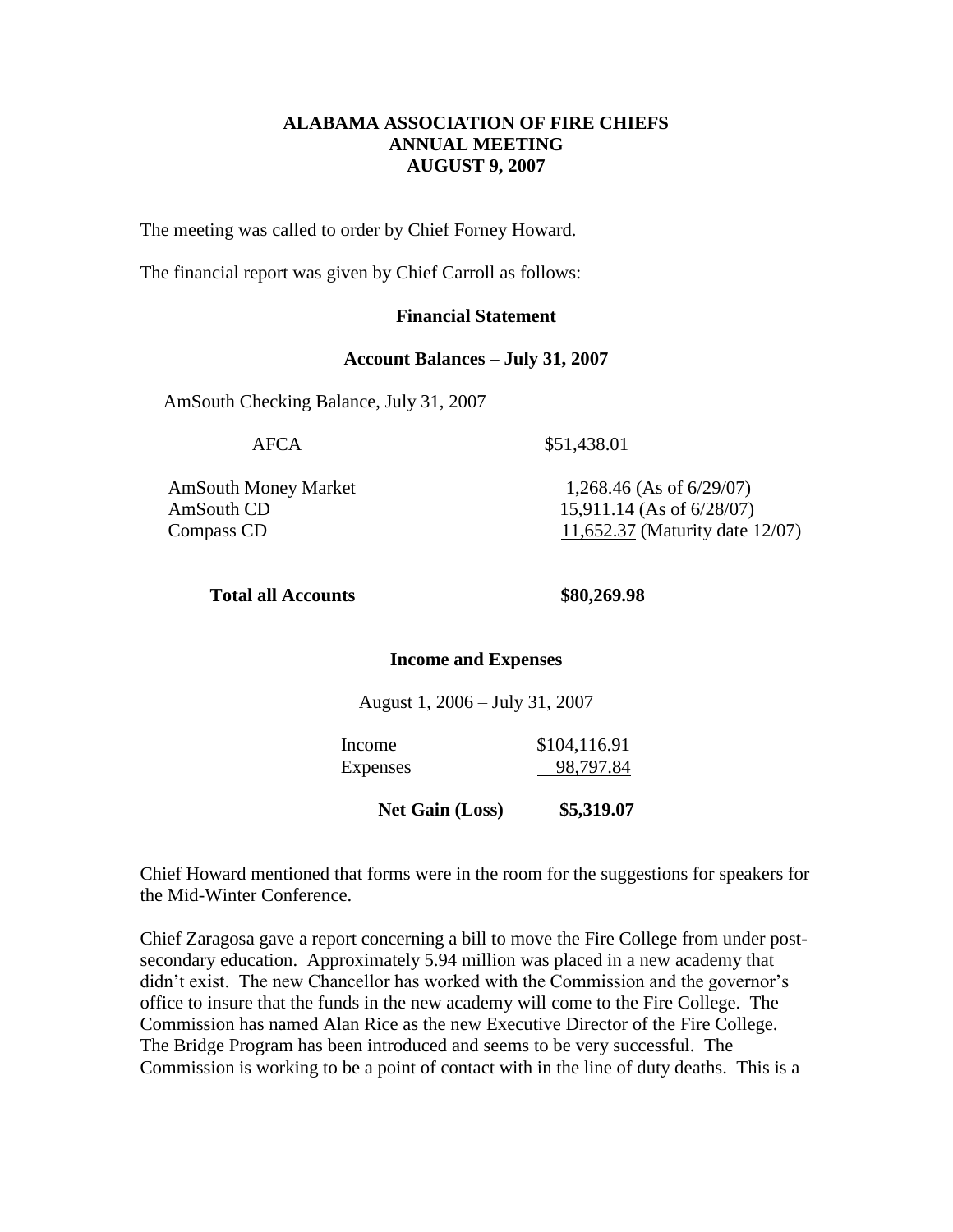# **AAFC ANNUAL MEETING AUGUST 9, 2007 PAGE 2**

volunteer effort and not mandatory. We will help if requested by family of the fallen firefighter.

No reports were given from any officers.

NAFCA: No Report.

SEFC: Larry Williams mentioned that several training efforts were on-going.

SWAFC: A meeting is being held in Foley today.

SEAFC: Paul Syx reported that twelve members attended the Southeastern Conference in Daytona Beach. The presidents of each association will be asked to attend the annual conference. The Institute dinner held in Washington was attended by twelve members from the Alabama association. The FRI will be in Atlanta this year. Efforts are being made to get as many of the membership as possible to attend.

EMS Report: Several meetings have been held with Dennis Blair, the new EMS director. The legislation for the new EMS bill was not introduced this year. There are still points that need resolution before the bill is introduced to the legislature.

Old Business: September 23-26, 2009 will be the dates for the Conference in Orange Beach. The Birmingham Business Bureau is asking the Chiefs' Association to support efforts to bring the 2010 Burn Congress to Birmingham. The organization will offer in kind support work in this effort. PPE has contacted the Association to work toward providing college tuition assistance to families of fallen firefighter, military personnel, and police officers. This is coupon effort that will be sold through the school systems. The Chiefs' Association will receive benefits from this program.

New Business: Two resolutions were introduced. A motion and second were made to approved both resolutions. Motion carried.

### **Resolution 2007-1**

**Whereas,**

**Bruce Baughman has recently served this nation as the Director of the Alabama Emergency Management Agency; and**

**Whereas,**

**He has tirelessly and unselfishly served in this capacity for the betterment of this state and its people; and**